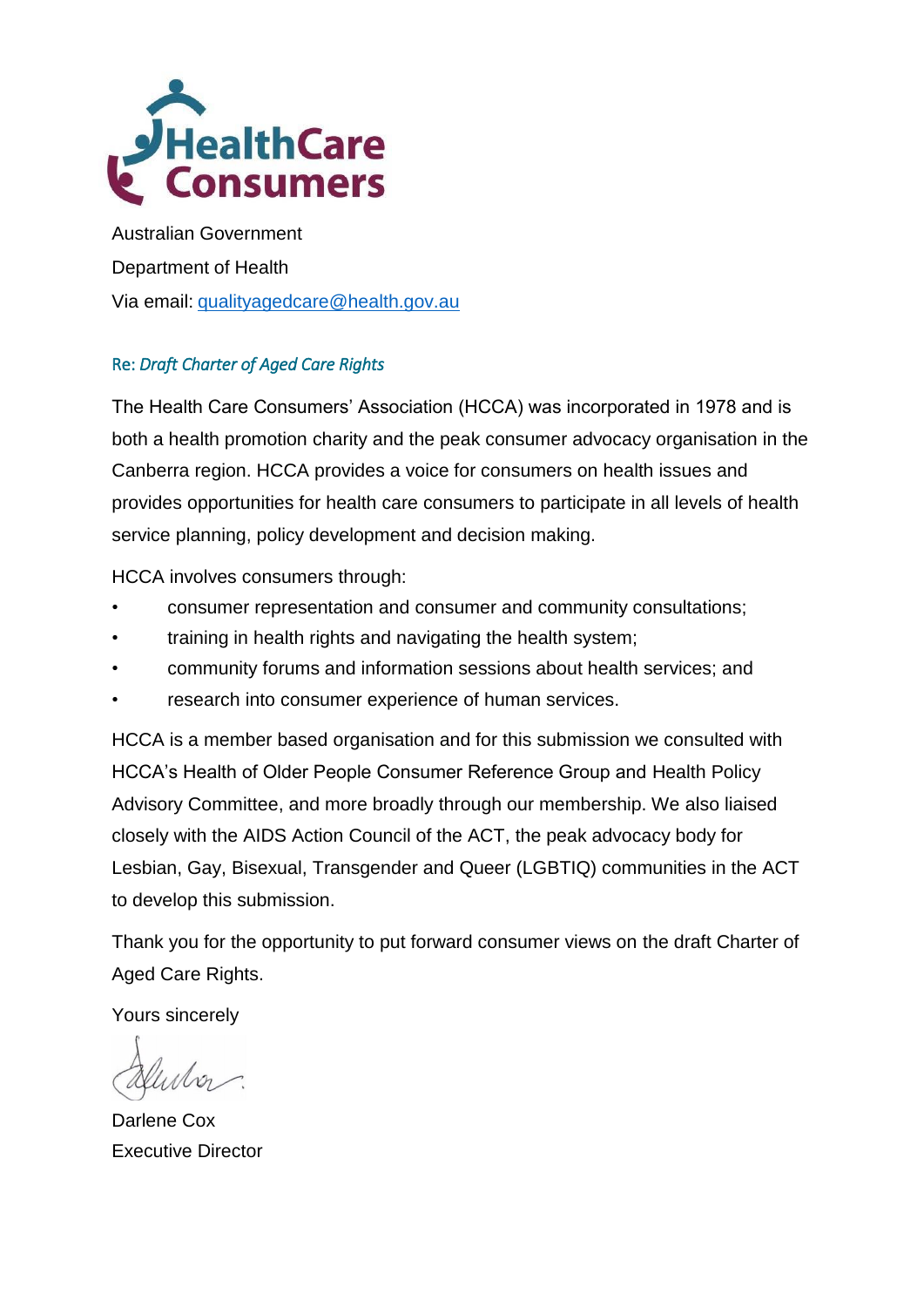

## **HCCA Response:**

# **Department of Health Public Consultation - Draft Charter of Aged Care Rights**

Submitted 10 October 2018

**Contact:**  Dr Kathryn Dwan Manager, Research and Policy Phone: 02 62 30 7800 Email: Kathryn.dwan@hcca.org.au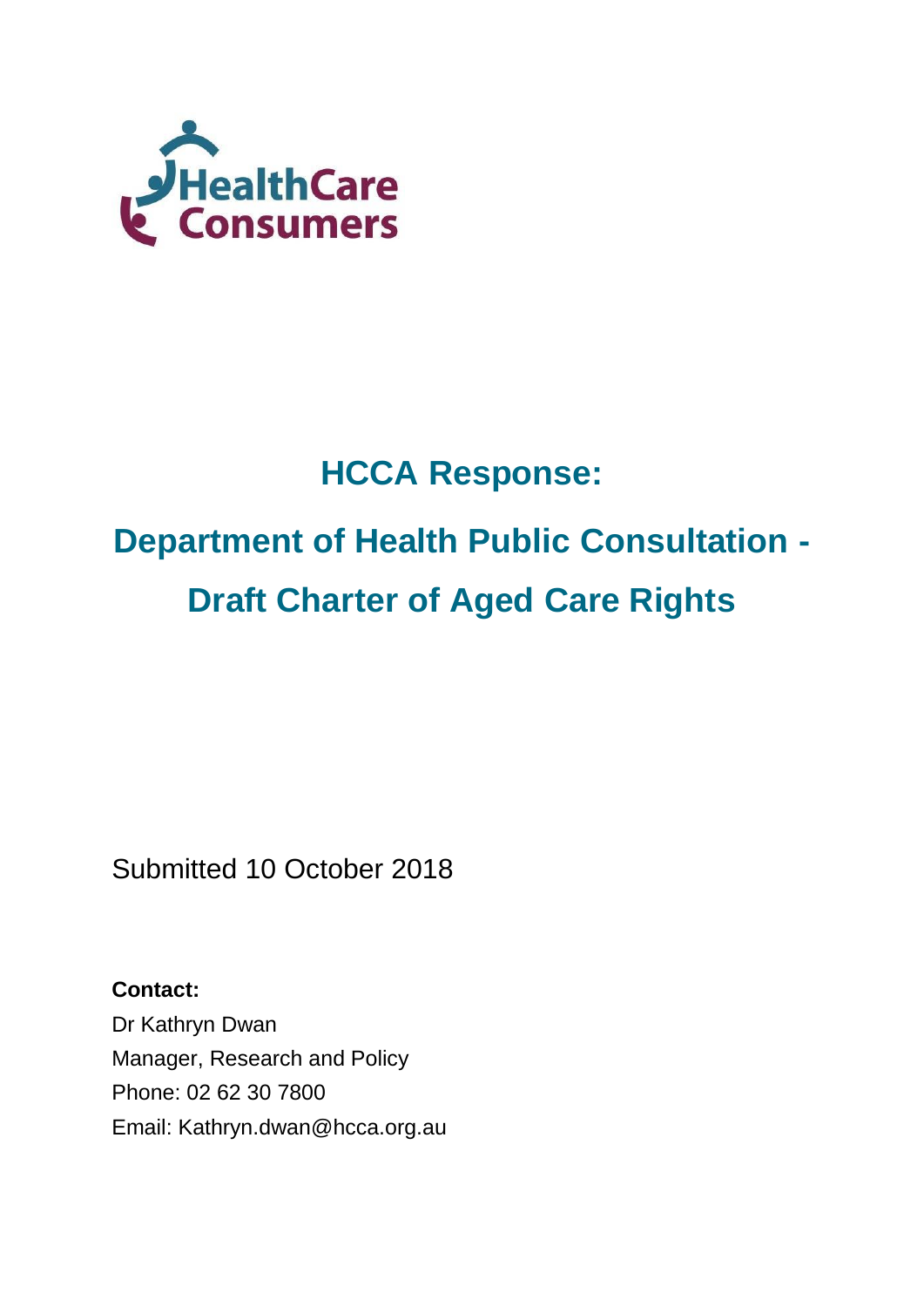#### **1. About HCCA**

The Health Care Consumers' Association (HCCA) was incorporated in 1978 and is both a health promotion agency and the peak consumer advocacy organisation in the Canberra region. HCCA provides a voice for consumers on health issues and provides opportunities for health care consumers to participate in all levels of health service planning, policy development and decision-making.

HCCA involves consumers through:

- Consumer representation and consumer and community consultations;
- Training in health rights and navigating the health system;
- Community forums and information sessions about health services; and
- Research into consumer experiences of health and human services.

#### **2. Key feedback and recommendations**

HCCA is pleased to provide comment on the Department of Health's *Draft Single Charter of Aged Care Rights* (the Charter). HCCA's submission incorporates feedback from our individual members, Health of Older People Consumer Reference Group, and Health Policy Advisory Committee as well as substantial input from the AIDS Action Council of the ACT. Section 4 presents a case study of issues raised with the AIDS Action Council by members of the ACT's Lesbian, Gay, Bisexual, Transgender, Intersex and Queer (LGBTIQ) communities in relation to aged care rights.

HCCA's overall feedback is that while there are potential benefits for consumers in the move to a single Charter (e.g. consistent consumer rights in all types of aged care), these benefits are not assured. It is important that some of the specific rights set out in the four existing Charters of Care are not lost in the transition to a single, simplified, Charter (See 3.1 and 3.2. for detail). While DoH's Consultation Paper suggests that the purpose of the Charter is to protect consumer rights, neither the Consultation Paper nor the draft Charter provide information about the aged care rights will be protected in practice. HCCA members hold significant concern about how (and whether) the rights in the Charter will be monitored and upheld. Therefore, HCCA's key recommendations (below) address issues related to the Charter's implementation as well as its content.

HCCA's specific recommendations are that:

- 1. The Department of Health (DoH) work closely with the Australian Commission on Safety and Quality in Health Care (ACSQHC) to **ensure that the Charter is consistent with the Australian Charter of Health Care Rights** (noting that the Australian Charter of Health care Rights is currently under review).
- 2. The Charter also **include the following rights:** 
	- o The right to access aged care,
	- $\circ$  The right to information to allow fully informed financial consent to the both the initial and ongoing costs of care,
	- o The right to involve family of choice (defined as "chosen, rather than fixed, relationships and ties of intimacy, care and support<sup>"1</sup>) in decisionmaking about care, to the extent that the aged care consumer wishes,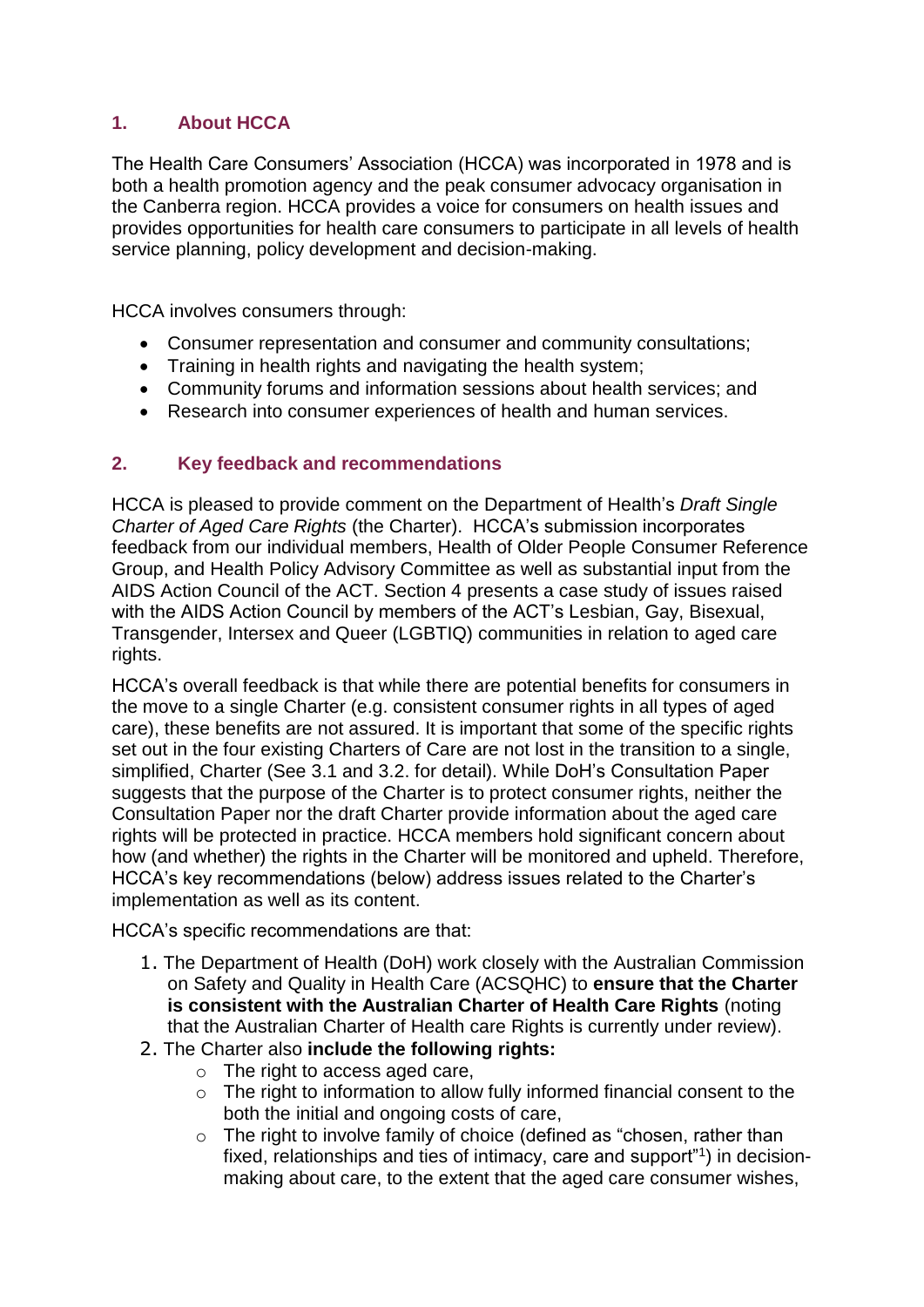- o The right to be involved in decision-making about care,
- o The right to be involved in aged care service planning, evaluation and governance, and
- o The right to assistance to exercise these rights, including assistance to raise concerns, give feedback and/ or complain.
- 3. The Charter is written in the first person, to emphasise that consumers are rights-holders
- 4. DoH work with older people and aged care providers **to develop additional concise documents** that explain how the Charter will be upheld in practice by providers in different types of aged care (residential aged care and inhome care).
- 5. DoH work with aged care consumers, providers and the Aged Care Quality Agency to **develop minimum service guarantees** for residential and inhome care that are consistent with the Charter and the new Aged Care Single Quality Framework standards. These guarantees should be provided as part of the contract that residents sign with organisations when care commences.
- 6. DoH work with consumers and consumer organisations to **produce information about the roles of key groups** (aged care consumers, aged care providers and aged care personnel) **in realising the rights** set out in the Charter. The Australian Commission on Safety and Quality in Health Care (ACSQHC) developed similar information to promote awareness of the Australian Charter of Health Care Rights and this would be a useful model for DoH to draw on.
- 7. DoH **provide additional information in the Charter (or accompanying material) about what each of the rights entails**. By way of example, the right to "safe, high quality care" is very general and it would be useful to provide further information about what care of this kind entails in practice. There is also some overlap in consumer understanding of some the proposed rights (in particular A and E which both relate to safety): a brief explanation may assist to clarify the distinctions between these rights.
- 8. DoH **clarify expression at Paragraph 3 of the Preamble**, and remove language that could be interpreted to mean that aged care providers are justified in limiting the rights of some aged care residents in order to assure the rights of others (See Section 5).
- 9. The Charter **provide clear information about monitoring and enforcement of the aged care rights** including the role of the Aged Care Quality Framework and the Aged Care Quality and Safety Commission, and what consumers can do if their rights are not upheld (e.g. how to give feedback, complain, and access to assistance to do so).
- 10. DoH work with consumers and providers to **develop a suite of information/education material to raise awareness of the Charter** among consumers, aged care personnel and aged care providers. Minimal information needs include:
	- o the roles of these groups in achieving an aged care system that consistently protects consumer rights;
	- o information about what the aged care rights look like in practice in a range of care settings,
	- o information for communities at risk of non-inclusive care including LGBTIQ communities, Aboriginal and Torres Strait Islander communities and refugee and culturally diverse communities.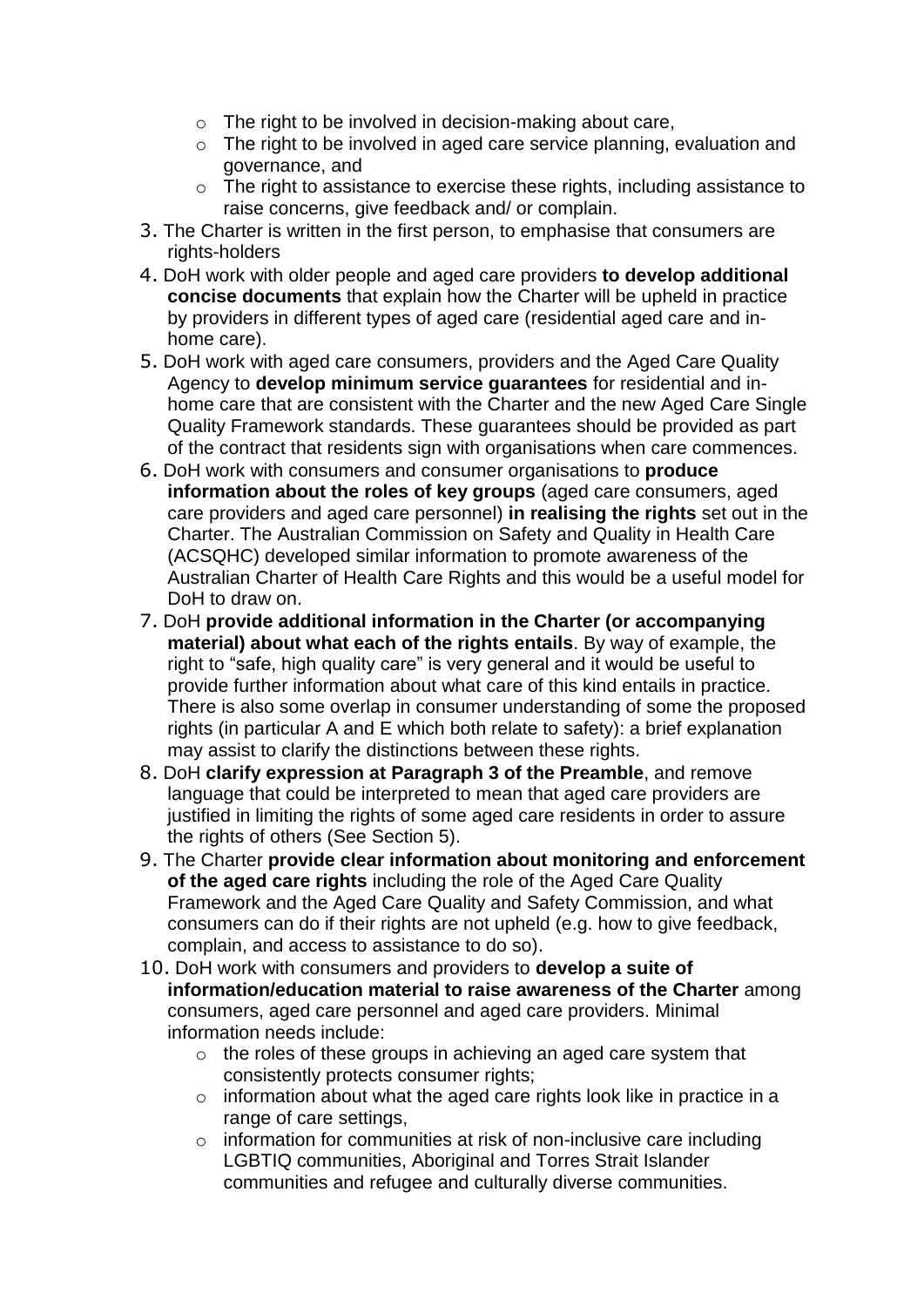#### **3. General comments**

#### **3.1. Potential, but not assured, benefits of a single Charter**

HCCA's accepts DoH's view that there are potential benefits for aged care consumers in consolidating the four existing Charters of Care into a single document. However, these benefits are not assured and in developing the Single Charter DoH should take care to ensure the strengths of the existing Charters of Care are not lost.

DoH's Consultation Paper sets out the anticipated benefits to consumers of a Single Charter of Aged Care Rights:

- Consolidation of the most important rights assured under the four existing Charters of Care should ensure that people receiving different types of care (residential aged care; in-home care; short-term residential aged care; shortterm in-home care) have the same rights in relation to their care, and
- A Single Charter should support the Australian Government's transition to a Single Aged Care Quality Framework (which includes the introduction of new aged care quality standards, and the establishment of the Aged Care Quality Agency to oversee what consumers hope and expect will be a more robust accreditation and regulatory framework for aged care providers).

HCCA accepts that a Single Charter could usefully articulate the overarching rights that people have in all types of aged care. A single Charter may be easier for consumers who receive multiple types of care over time to understand. It may also be easier for aged care personnel and organisations, particularly those providing multiple types of care, to keep a simplified statement of consumer rights front of mind in their day-to-day delivery of care, particularly if the Charter clearly expresses the key rights of consumers. For this to occur, the Charter's roll-out must be accompanied by a suite of communication and information resources for consumers and professionals, and supported by a stringent and appropriately resourced quality assurance system through the Aged Care Quality Agency.

The communication and education material developed by the ACSQHC to promote the Charter of Health Care Rights would be a useful model for DoH to draw on in contemplating what resources would best raise consumer (and provider/personnel) awareness of the aged care rights. This material can be found online here: [https://www.safetyandquality.gov.au/national-priorities/charter-of-healthcare-rights/.](https://www.safetyandquality.gov.au/national-priorities/charter-of-healthcare-rights/)

For the rights sets out in the Charter to be realised, the Aged Care Quality and Safety Commission will need to have more open and accountable communication with the general public than the current residential care inspection regime has had.

#### **3.2. Additional issues for inclusion in the Charter or accompanying documentation**

Although HCCA recognises potential benefits in the consolidation of four Charters of Care into a single Charter of Rights, the four existing Charters include some important protections that – while broadly consistent with the spirit of the draft Charter – are not explicit in the draft Charter. These protections include: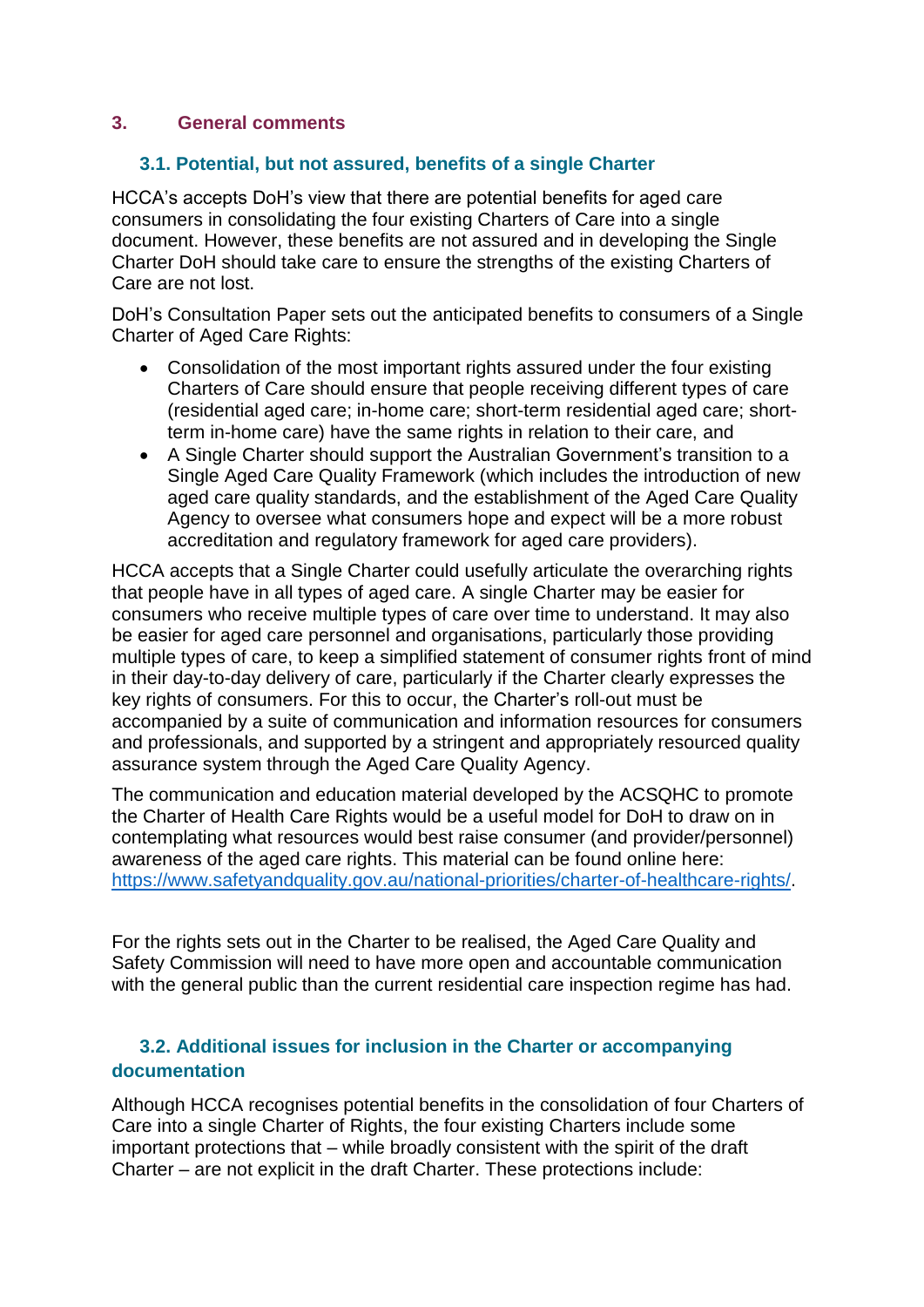- The right not to experience discrimination,
- The right to be free of exploitation, discrimination, victimisation,
- The right to move freely inside and outside residential aged care facilities,
- The right to care in a home-like environment,
- Freedom of speech,
- Responsibility for decisions and actions involving risk, and
- Access to an advocate, free of reprisal.

While HCCA supports DoH's aspiration that the Charter be as concise as possible, it is important that these rights are not lost in the transition to a simplified document. The rights relating specifically to residential aged care facilities (RACFs) are particularly important, as people who live in RACFs generally have higher health care, medical and personal care needs than people receiving care in their own home. In addition, RACF residents reside in institutional settings in which many or all of their needs for health and personal care are supposed to be met. These facts increase residential aged care consumers' vulnerability to poor quality care and place an additional duty of care on providers of residential care to ensure that consumer rights are upheld. Therefore, there may continue to be a need for specifically articulated consumer rights in residential aged care settings.

At a minimum, HCCA suggests that the Charter should include a brief description of the different types of aged care that the Charter covers and any specific features of care that aged care consumers can expect in these different types of care. For example, consumers can reasonably expect that "safe, high quality care" will be provided in all aged care settings but "safe care" and "high quality care" take on specific meanings in different settings and according to the care needs of consumers. In residential aged care, where staff care for many people with diverse care needs, consumers can reasonably expect (among other things):

- The right to move freely within and outside the RACF,
- To be cared for by staff with an appropriate skill level to respond to behaviours associated with dementia in a setting where many people may have some level of cognitive decline.
- Staff have time for positive interpersonal interactions with residents to the extent that residents wish, and
- To have access to timely medical care.

If including information of this kind unduly complicates efforts to produce a concise Charter, DoH should work with consumers and providers to develop information resources to ensure that consumers and providers have a clear understanding of what the aged care rights look like, in practice, in different types of aged care. This material should accompany the Charter's roll-out.

Many issues of concern to aged care consumers and the public are not specifically reflected in the draft Charter. Over many years HCCA members have consistently expressed that the following issues are priorities in relation to their aged care rights:

- Knowing how many staff are caring for residents in residential settings at any time, and confidence that this number is sufficient and that the staff are adequately qualified,
- Timely access to nursing and medical care,
- Safe administration of medications,
- Timely treatment of minor abrasions,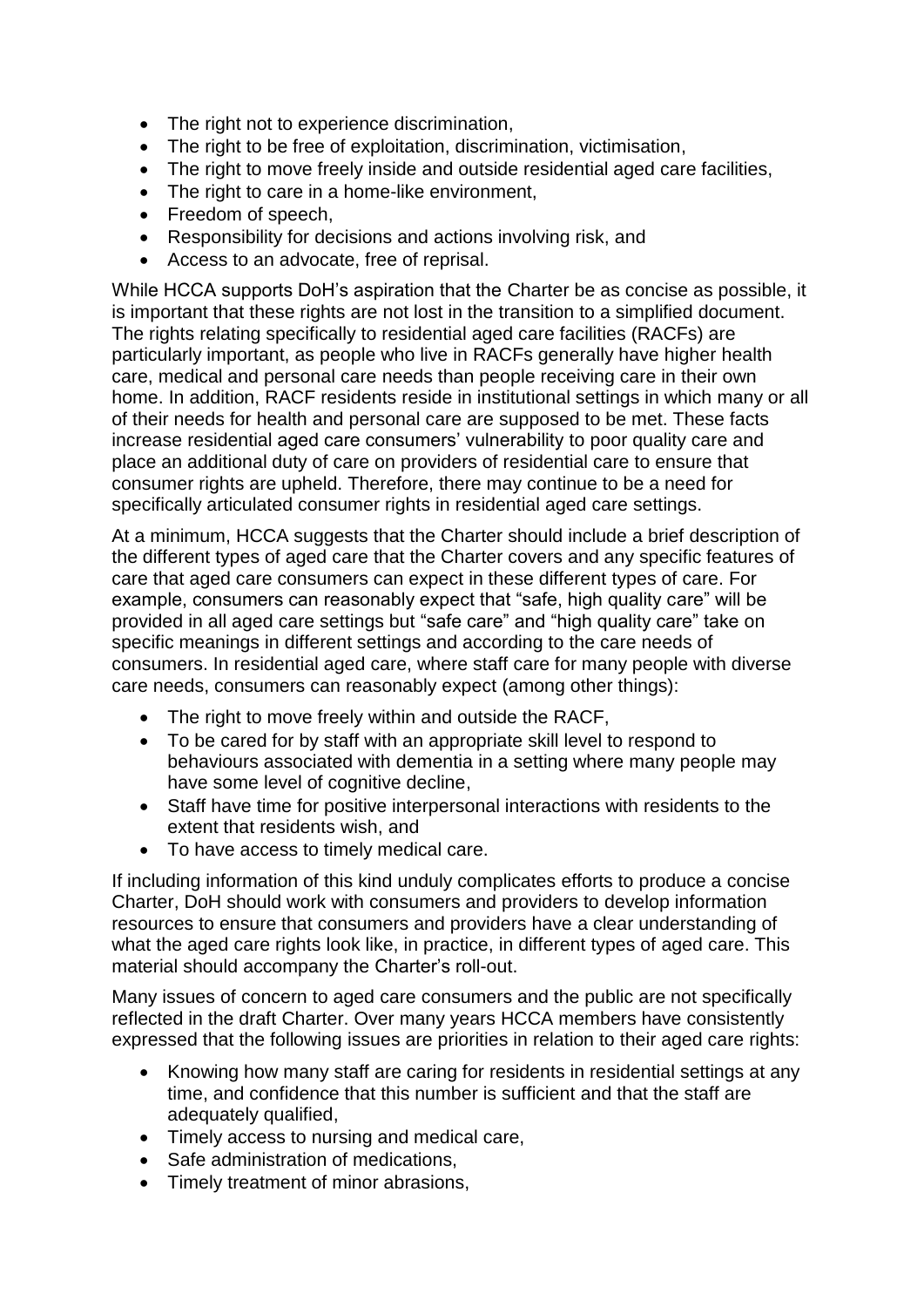- Assistance to walk, sit and lie for people with reduced mobility and movement,
- Preparation of foods appropriate for people with medical and other requirements,
- Staff who can perform their jobs with patience,
- Staff who understand how to move and lift people (including people who live chronic pain) without causing injury, tissue damage, stress and pain,
- Staff who are easy to communicate with, and who can understand individual consumers' requirements and preferences – and attend to these,
- Staff who can understand the frustrations for older people who now may be less able to care for themselves and may be non-cooperative; and who can react in a non-violent and positive manner to non-cooperation,
- Staff with sufficient training in interacting positively with people with dementia and assisting people with dementia to live as well as possible and meet the healthcare and personal care needs of people with dementia,
- Staff and providers that seek consumers' preferences and ideas for activities, routines and outings, and meet these preferences,
- Staff who have time and a genuine interest in learning about the habits, preferences and lifestyles that an older person had enjoyed, and who will support them to continue to enjoy these insofar as this is possible,
- Staff with adequate skills in preparing food that is both safe to eat, and that suits dietary requirements and preferences; and supporting hydration to prevent disorientation and weakness as well as meet this basic need,
- Staff who receive appropriate supportive supervision to ensure that care needs are met appropriately, including investigation and action when an aged care consumer shows signs of possible abuse: this includes nervousness, withdrawal and unhappiness,
- Staff who provide appropriate opportunities for older people to pursue active and fulfilling lives,
- Staff who provide opportunities for older people to maintain appropriate physical fitness, and
- The right to choose the location in which end-of-life and palliative care is provided, including the right to receive high quality palliative care in a residential aged care facility if this is the aged care consumers' preference.

HCCA members have also raised a number of matters that relate specifically to their rights in relation to in-home care. To fulfil the Aged Care Charter in this particular aged care setting, aged care providers should provide prospective consumers with details of:

- The cost per service per hour,
- Each separate service they have been asked to provide,
- Hours per week that each service will provide.
- Exactly what activity the consumer can expect in the time allocated,
- For cleaning services, details of what tools and consumables the consumer is required to provide,
- Whether the service can be changed at the consumer's request, i.e.: cleaning of a different type, (bathroom changed from fortnightly to weekly) if deterioration in the consumer's condition requires this,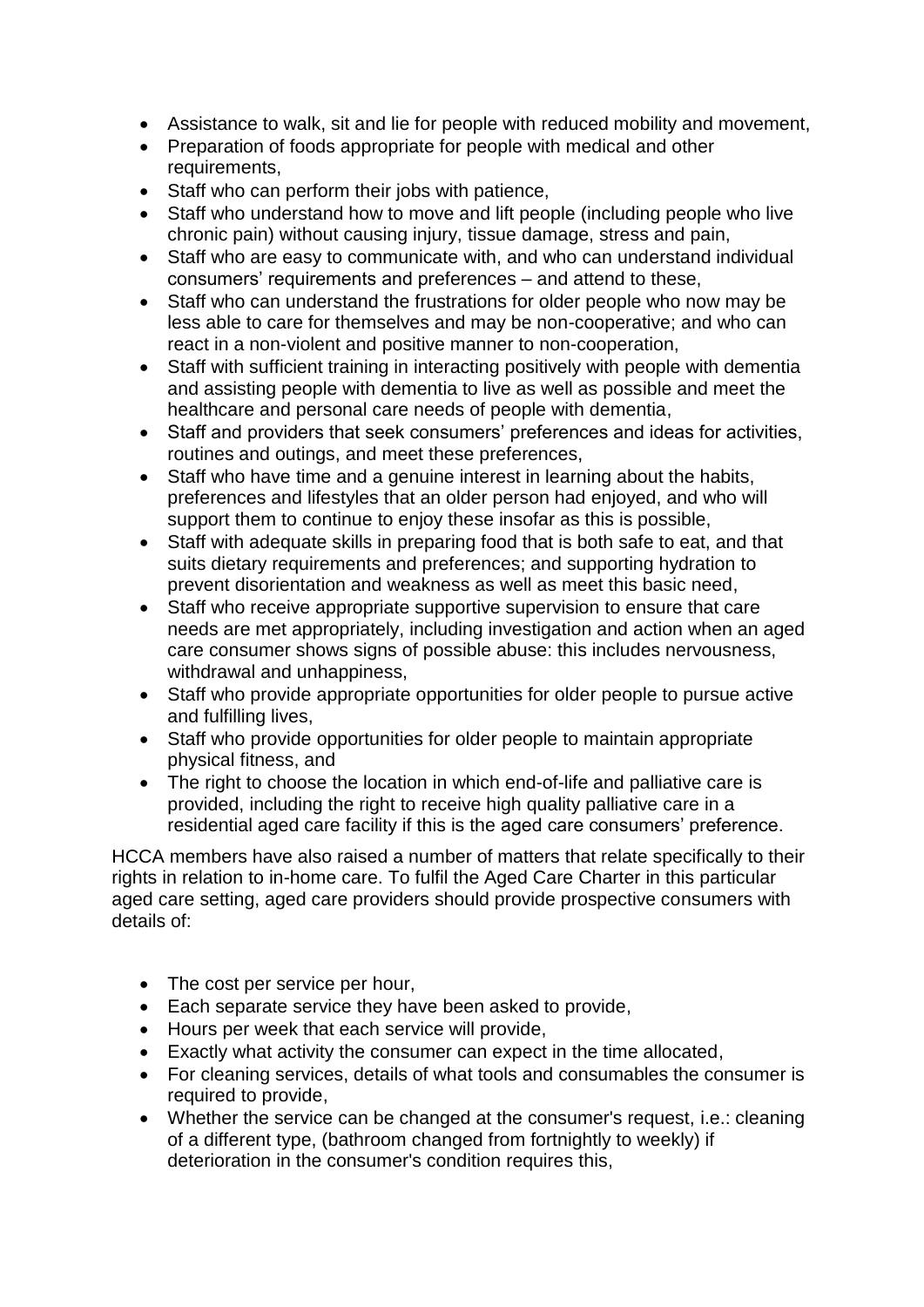- If shopping, whether this is of the same type each service (food supply, or personal requirements),
- If shopping, whether the same supplier of the goods will be used (some consumers prefer certain types of food products),
- If gardening, whether the supplier is qualified to offer gardening services,
- Personal care, what exactly is to be supplied and by whom (same person each time or a different person),
- What steps the consumer must take if they are not satisfied with the service,
- What steps the consumer must take if they have a complaint regarding the service, bullying, aggressive behaviour or speech, non-compliance with the consumer's contract and/ or regular requirements, regular lateness arriving for the service or leaving before the appointed time,
- In what manner the consumer will pay for the service, weekly, monthly, by direct debit to the provider or to the person supplying the service,
- How the consumer will pay for items such as shopping, and
- What steps a consumer must take if they are concerned that financial aspects are not appropriate, or finances are being misused

Of great importance is the recognition by the provider that the consumer may choose to have a different supplier for each service. This is particularly important where services are provided by the owner/operator of a retirement village to residents in Independent Living Units in the village.

While each of these matters is consistent with the spirit of the draft Charter, HCCA members would welcome an assurance that these issues are addressed under the Single Charter's framework. HCCA recommends that DoH develop fuller explanatory material that sets out what the Rights look like in practice. Specifically, HCCA recommends that this take the form of a minimum service guarantee for different types of aged care (residential, in-home, short-term residential and short-term inhome) that is consistent with the overarching Charter of Aged Care Rights and with the Aged Care Quality Standards. This information should be provided to consumers as part of their contract/s with an aged care provider/s.

#### **3.3. Positive focus on consumer rights, not responsibilities**

HCCA is supportive of the draft Charter's emphasis on consumer rights, rather than responsibilities (as in the four existing Charter of Care documents). A number of the consumer responsibilities set out in the current Charters are unreasonable, as people with high care needs may be unable to meet these responsibilities because of their poor health.

HCCA is committed to consumer partnership in the delivery of health and care services. This means that consumers, as well as care providers and personnel, have a role to play in realising the consumers rights, including those set out in the draft Aged Care Charter of Rights. The ACSQHC has produced a useful document that sets out the role that each of these parties can play in realising the rights set out in the Australian Charter of Health Care Rights, and this would be a good model to draw on in developing a similar resource to support the Aged Care Charter. It is available online here: [https://www.safetyandquality.gov.au/national-priorities/charter](https://www.safetyandquality.gov.au/national-priorities/charter-of-healthcare-rights/)[of-healthcare-rights/.](https://www.safetyandquality.gov.au/national-priorities/charter-of-healthcare-rights/)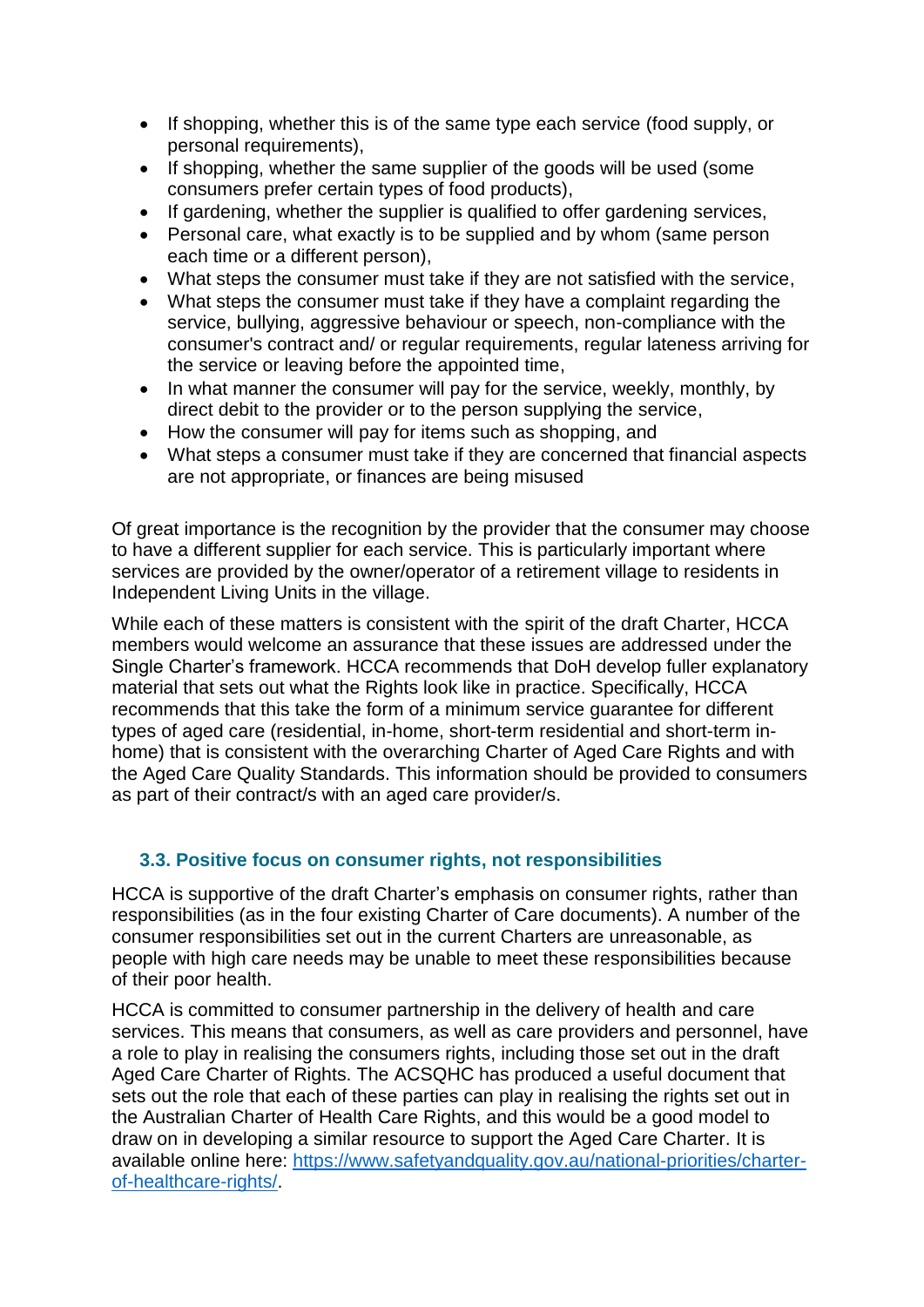#### **3.4. An appropriate focus on consumer rights, which could be more fully reflected in the Charter**

HCCA supports the change in language, from "recipient of care" in the four existing Charters of Care, to "aged care consumer" in the draft Aged Care Charter. Given that one of the aims of national aged care policy is to encourage and support informed consumer choice in aged care HCCA appreciates that the Preamble specifically mentions that Australian consumer law provides protections additional to those set out in the Charter. We would welcome brief additional information in the Charter about where consumers and the public can go to find out more about the other rights that protect them in aged care (e.g. privacy law, consumer law). HCCA recognises that one of the aims of the Charter is to reduce unnecessary reporting burden on providers, and understands that providers may report separately on their efforts to ensure other rights are met. However, for the Charter to deliver the greatest public benefit, it should clearly state the full range of rights that consumers can expect to enjoy in aged care settings. As a priority, this should include the right to fully informed financial consent in relation both to entry and ongoing costs of aged care services.

#### **3.5. Principles and rights that broadly reflect consumer priorities**

HCCA is generally supportive of the five principles that inform the Charter:

- Dignity, respect and consideration,
- Safety and quality
- Choice and control
- Communication and information, and
- Comments and complaints.

These five proposed principles broadly consistent with several of the dimensions of person-centred or consumer-centred care, namely:

- Respect for patients' preferences and values,
- Emotional support,
- Physical comfort,
- Information, communication and education,
- Continuity and transition,
- Coordination of care,
- Involvement of family and friends, and
- $\bullet$  Access to care  $^2$

There is strong evidence that care and services that consistently deliver consumercentred care are also safe, high quality, high performing and cost effective services that deliver the best possible health outcomes for consumers.<sup>3</sup>

#### **4. Case study: ACT LGBTIQ community considerations in aged care**

The five proposed principles and the 12 proposed rights in the draft Charter are broadly consistent with many of the key areas of concern for members of the ACT's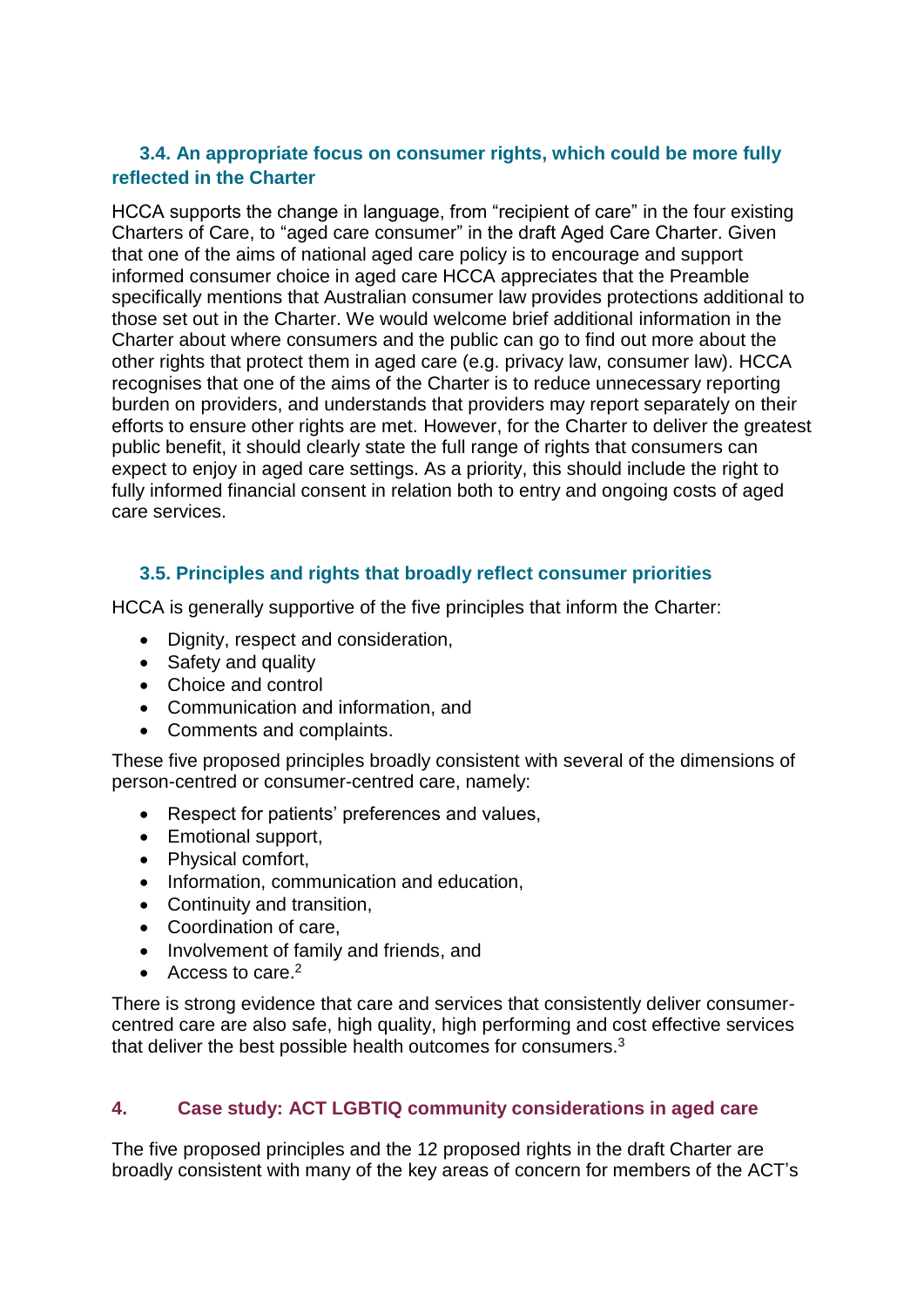LGBTIQ communities. The quotes below speak to LGBTIQ consumer and community priorities in relation to:

- $\bullet$  Safe, high quality care (proposed right A),
- Dignity and respect (proposed right B),
- Valuing individuality (proposed right B),
- Culture, diversity and identify (proposed right C),
- Living free of abuse and neglect (proposed right D),
- Control over decisions (proposed right G), and
- The right to complain (proposed right J), and to nominate an advocate or representative (proposed right I).

These comments were shared with the AIDS Action Council of the ACT and are reproduced here with permission of the Council:

*"I can see myself reflected around the aged care service or in their documentation, this includes pictures, rainbow and other LGBTI flags, posters and flyers about LGBTI services etc."*

*"I want the right to be supported to access LGBTI specific activities and events."*

*"It's important to me to be able to access LGBTI social groups in the local community and to maintain my connections to my community."*

*"I want to right to access an effective complaints process that is timely and inclusive and provides support when I feel afraid or uncertain about making complaints. And I can use external or internal advocates."*

*"It is important to me that policies are enacted to support older LGBTI people and people with HIV."*

*"I do not want to be made to feel different. I want to be respected and my partner and family feel safe to visit and spend time with me."*

However, feedback from ACT LGBTIQ communities provided by the ACT AIDS Action Council also highlights that while the proposed rights are broadly in line with consumer priorities, they are expressed in such general terms that it is difficult for consumers to see how their concerns and preferences are reflected in the standards. The priority concerns of LGBTIQ communities in the ACT in relation to aged care include:

- Fear of discrimination, stigma and judgement by aged care staff,
- Fear of disclosure and privacy not being respected,
- Fear that a person's wishes for their chosen family to be involved in decisionmaking may not be respected by health professionals or family of origin,
- Heteronormative assumptions, attitudes and behaviours expressed through general policy, language and visual resources,
- Unhelpful assumptions that LGBTIQ people share homogenous spiritual, cultural, religious or personal beliefs,
- Lack of awareness of the issues affecting trans and gender diverse people, and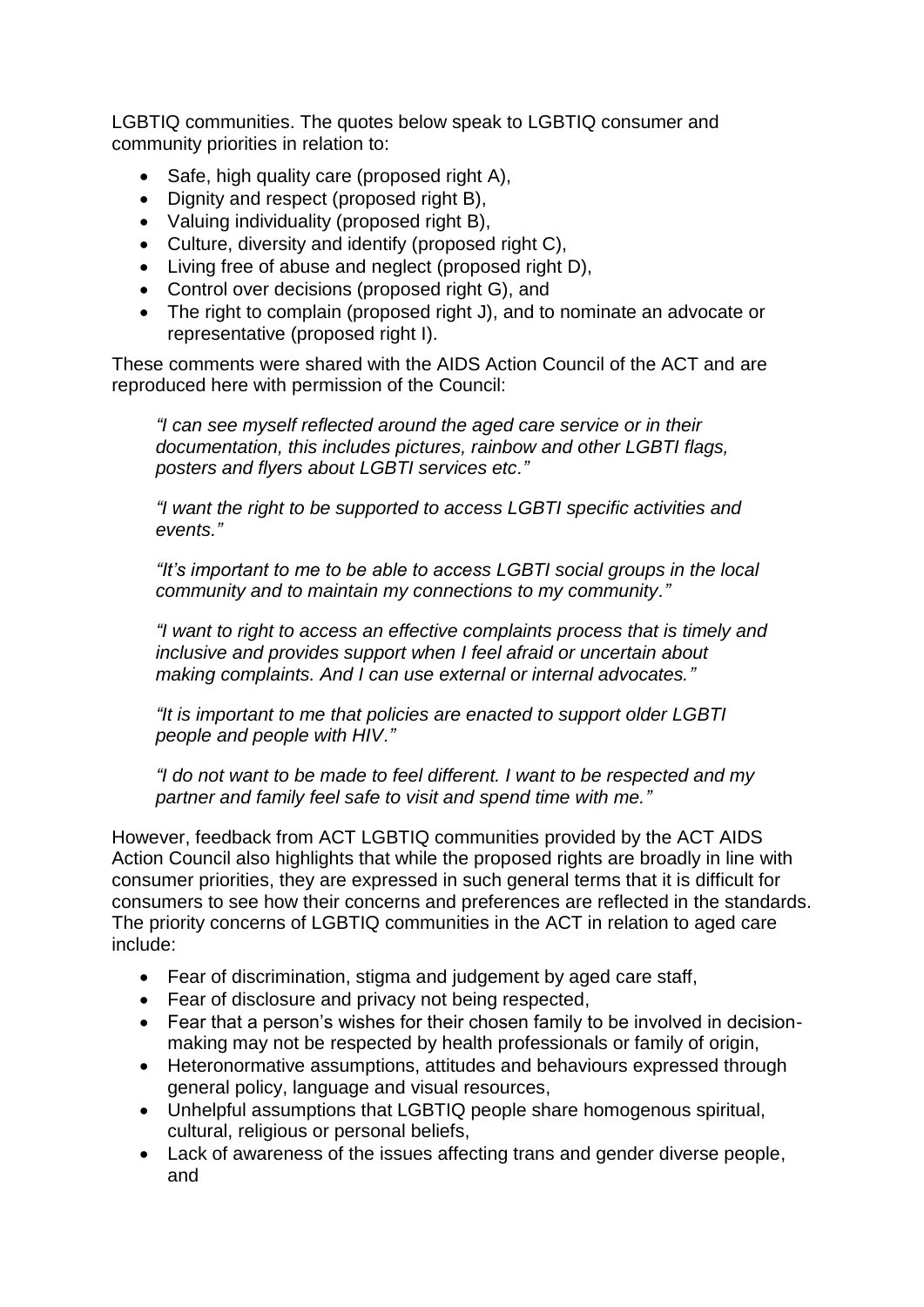• Health professionals often lack experience in communicating about specific health issues and concerns affecting intersex, transgender and gender diverse people.<sup>4</sup>

Best practice approaches to LGBTIQ inclusive health and aged care service delivery are well understood in Australia, though they are not consistently implemented. Best practice includes:

- Actively support the recognition of partners and families of choice of LGBTIQ people,
- Ensuring staff have received LGBTIQ inclusivity training,
- A code of conduct for staff and other service users that states that discrimination and harassment of LGBTIQ people, family and friends will not be tolerated,
- LBGTIQ people are made aware of the complaints process and their complaints are respected,
- Visible signs of respect for LBGTIQ people to continue to enjoy their spiritual and cultural life,
- Providing a safe environment within services to promote and respect disclosure or non-disclosure,
- Policy to support the client to maintain their affirmed gender or identity, and
- Knowledge of other culturally competent services and organisations within the community that could be recommended for referral or to promote access for LGBTIQ people.<sup>5</sup>

In recent years LGBTIQ organisations have led significant work to support aged care services to deliver better LGBTIQ inclusive aged care, in partnership with Australian and State and Territory Governments. This includes work undertaken by the National LGBTI Health Alliance including through its Australian Government-supported Silver Rainbow education program (see https://lgbtihealth.org.au/ageing/). HCCA suggests that the Charter's roll-out should be supported by specific information and education material for LGBTIQ consumers, and for service providers and personnel, with the aim of ensuring that all of these groups understand how the Charter relates to and supports LGBTIQ inclusive care in practice.

There is potentially some overlap in consumer understandings of some of the rights. For example, the rights to (A) "safe, high quality care" and (E) "to live free from abuse and neglect" each speak to aspects of the consumer experience of *safety.* For aged care consumers, "safety" often relates to the experience of holistic emotional, psychological and/or cultural safety as much or more than to an understanding of safe medical or personal care (where the focus is on physical safety and/or an acceptable risk of adverse outcomes or complications). The discussion above of the concerns and priorities for members of the ACT's LGBTIQ communities underscores the reality that many consumers hold significant concerns about the safety of the care they will receive because of valid fears of discriminatory and non-inclusive practices. This highlights the need for further explanation in the Charter of what is meant in practice by each of the rights, in particular what is meant by "safe" and "high quality care". HCCA recommends that DoH work with providers, consumers and consumer organisations to develop additional education material that explains what the rights "look like" in practice, including for consumer groups at risk of noninclusive service delivery – at a minimum, LGBTIQ communities, Aboriginal and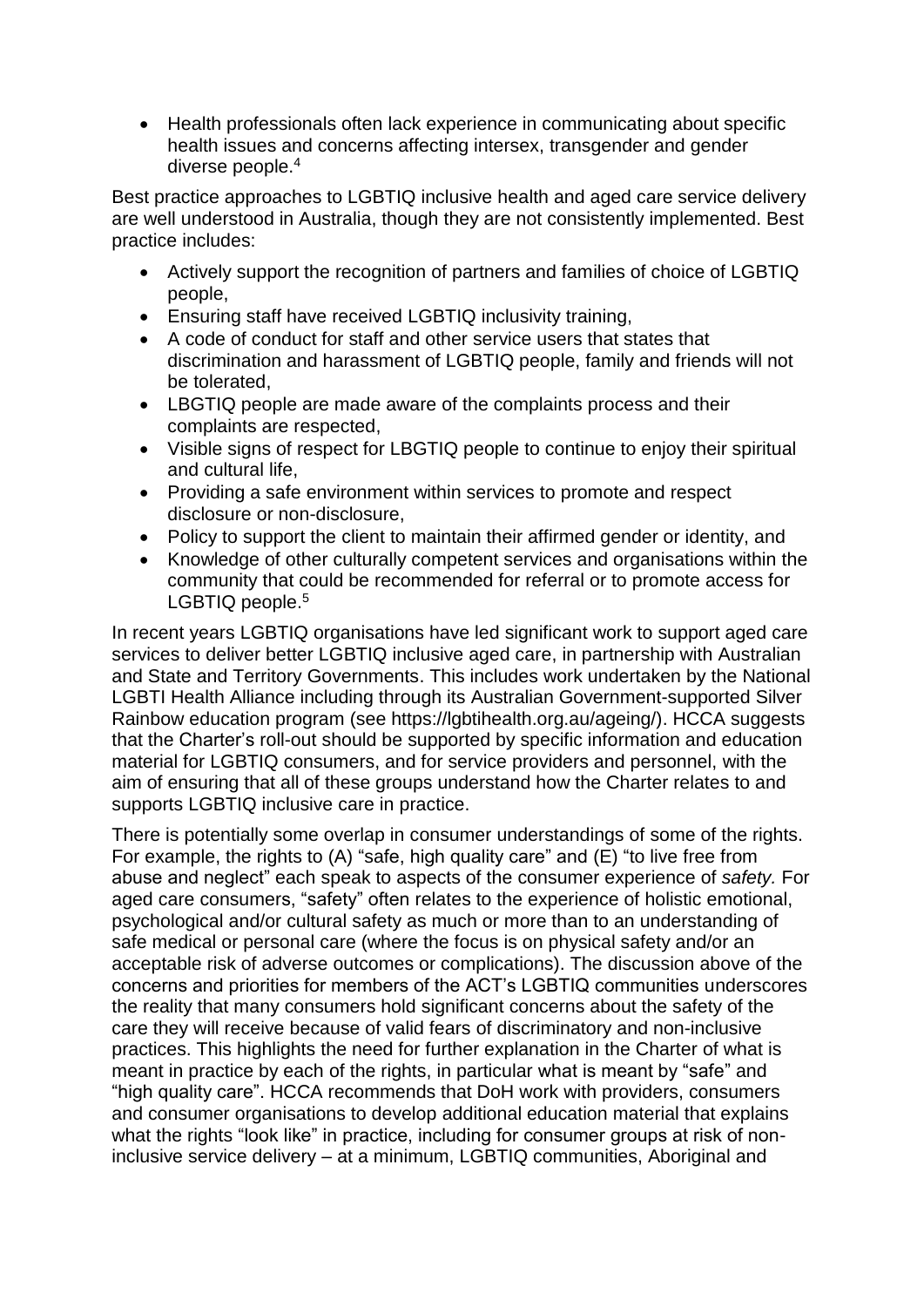Torres Strait Islander people, and people of diverse cultural and linguistic backgrounds including refugee communities.

Another example of potential overlap in the Charter relates to those rights dealing with information and communication. Both (F) ("be informed about my care in a way that meets my needs, have access to information about my rights, care and accommodation and anything else that relates to me personally, and get the information I need in a timely way") and (I) relate to information and communication and could perhaps be grouped together. (F) is also rather long and could perhaps be condensed for easier readability. (F) could also usefully include specific mention of the consumer's right not only to be "be informed" but also to "be involved" in decision-making about care.

HCCA suggests that the Charter should include specific mention of the right of consumers to be involved in decisions about service planning, evaluation and governance including in aged care facilities. This right is consistent with key principles of health literacy and consumer partnership in health and aged care service delivery. The Australian Charter of Health Care Rights recognises this right to participation. Additionally, HCCA suggests that the Charter should recognise the right of consumers to involve (or not involve) their family of choice in decision-making about their care. The involvement of family and loved ones in decision-making is a well-recognised principle of person-centred/ consumer-centred care<sup>6</sup> that could usefully be recognised in the Charter. The perspectives of LGBTIQ consumers shared above indicates the importance of the right to choose not only a representative (I) but also to have family of choice involved in decision-making about care, to the extent that the consumer would like this to occur.

#### **5. Language that is relevant to consumers**

HCCA supports DoH's aim that the Charter be simply and clearly expressed using "unambiguous" expression. Some parts of the Charter could be more clearly worded. For example, Paragraph 3 of the Preamble states that "the rights described in this Charter sit alongside other laws that inform the delivery and quality of aged care". This could be more simply expressed in Plain English, e.g. "You have other rights under Australian law". As discussed above at Section 3.3., this information would be more useful to consumers if accompanied by a brief sentence explaining where consumers can obtain more information about these rights.

The Preamble notes that the Charter "helps people receiving care understand how they will engage with others involved in their aged care services – so that they can enjoy the same rights. Sometimes aged care providers may have to balance competing rights". This section is unclear. It may relate to situations in which one person using an aged care service impedes on the rights of one or more other users of the aged care service. If this reading is correct, HCCA recommends that this statement be removed from the draft document. As well as ambiguous, it could be read as implying that it is acceptable for aged care providers to ignore or fail to deliver the aged care rights of some aged care consumers in some circumstances. It is incumbent on aged care providers, particularly those in receipt of public subsidy, to deliver care in such a way that the rights of all residents are respected.

If DoH wishes to retain this section, HCCA suggests that it be rewritten so that it is clearer. It would help to explicitly state who the "others involved in… aged care services" are, what is involved in "balancing competing rights" and under what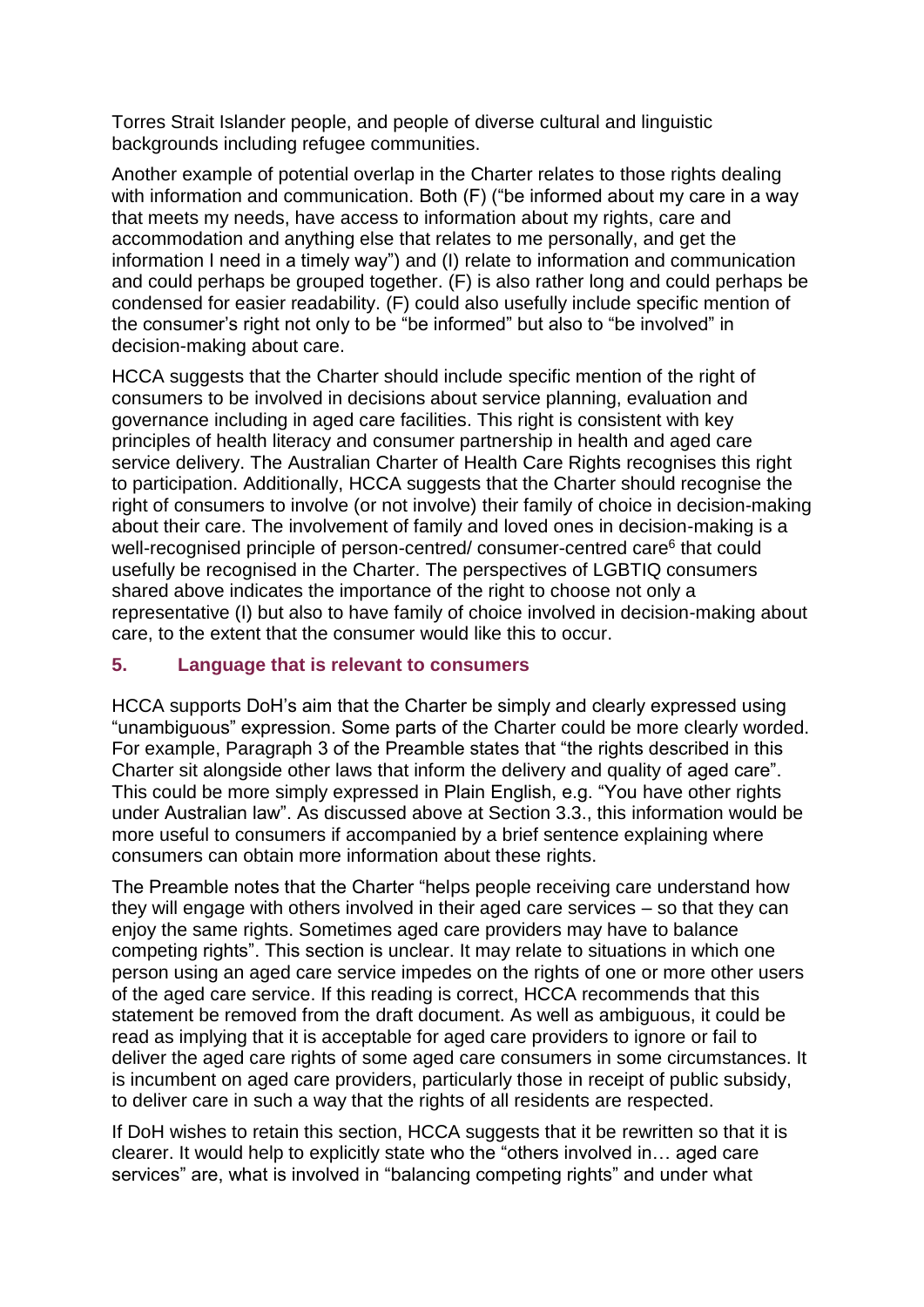circumstances an aged care provider might have to "balance" competing rights. It would also be useful for the Department to provide additional advice for aged care providers about how they can handle competing rights "in the spirit of the Charter", as the Preamble suggests should be done.

HCCA recommends that the Charter be written in the first person, to emphasise that consumers are rights-holders.

#### **6. Protecting consumer rights in practice**

In the context of intense public concern about of the quality of aged care in Australia, HCCA's view is that the rights set out in the Charter must be enforceable and enforced. Consumers require information about how the rights are to be enforced and upheld. This is an essential topic to address in public communication about the Charter. Information about the role of the Aged Care Quality Agency, quality assessment, accreditation and feedback and complaints processes should be provided alongside information about the aged care rights. It would be appropriate to include concise information about these matters in the Charter. The Charter should also include information about the body responsible for the supervision and implementation of the Charter. The Charter should include a statement that compels the system to monitor the quality of care provided in all aged care settings.

### **7. Other information and communication resources to raise awareness of aged care rights**

HCCA supports DoH's suggestion that other information and communication material be developed to raise consumer awareness and understanding of the Charter. The Consultation Paper specifically suggests that there may be benefit in fact sheets, for example on how to access advocacy services and raise concerns about care. HCCA supports these specific suggestions. HCCA also suggests that information about the Charter be produced for different audiences: consumers, personnel providing aged care, and aged care provider organisations. HCCA suggests that this information should focus on demonstrating what aged care looks like in practice when the Standards are and are not met in different types of aged care (residential and inhome care); and what consumers (and their representatives and chosen family), personnel and aged care provider organisations can do to put the aged care rights into practice.

The ACSQHC has produced a number of helpful resources to promote awareness and understanding of the Australian Charter of Health Care Rights, and HCCA suggests that these would be a useful model for DoH to draw on in developing information and education resources. They are online here: [https://www.safetyandquality.gov.au/national-priorities/charter-of-healthcare-rights/.](https://www.safetyandquality.gov.au/national-priorities/charter-of-healthcare-rights/)

It is important that information about the Charter be made available in a variety of hard copy formats designed for ease of reading, as many – though far from all – aged care consumers are likely to prefer hard copy rather than online information.

HCCA suggests that there is a need for an ongoing oversight mechanism to support consumer and provider awareness of the Charter and to govern the roll-out of the Charter. This could take the form of a governance committee with representation of consumers and aged care providers. National and State/ Territory consumer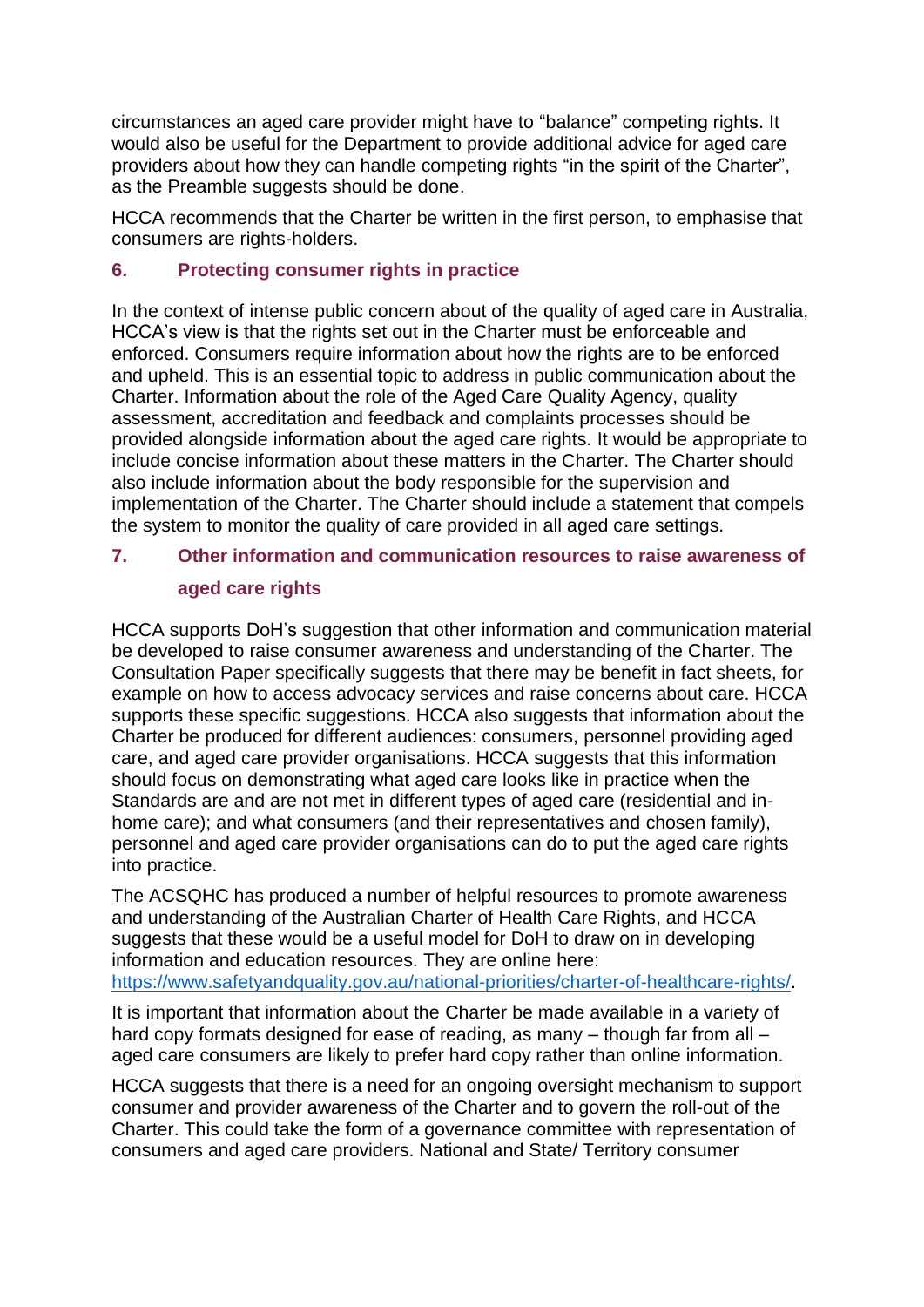organisations can provide advice on how to involve and support consumer engagement in mechanisms of this kind.

#### **8. Consistency with the Australian Charter of Health Care Rights**

Finally, HCCA recommends that the rights in the Charter be consistent with the Australian Charter of Health Care Rights, as these are two central documents setting out consumers' rights in relation to health and social care services. HCCA recommends that DoH work with the ACSQHC to ensure the Aged Care Charter aligns with the Australian Charter of Health Care Rights, noting that a revised Australian Charter of Health Care rights is currently in development.

#### **9. Concluding comments**

Thank you for the opportunity to provide feedback on the draft Single Charter. HCCA looks forward to seeing the outcome of this consumer feedback and would be glad to discuss any aspect of our feedback in more detail.